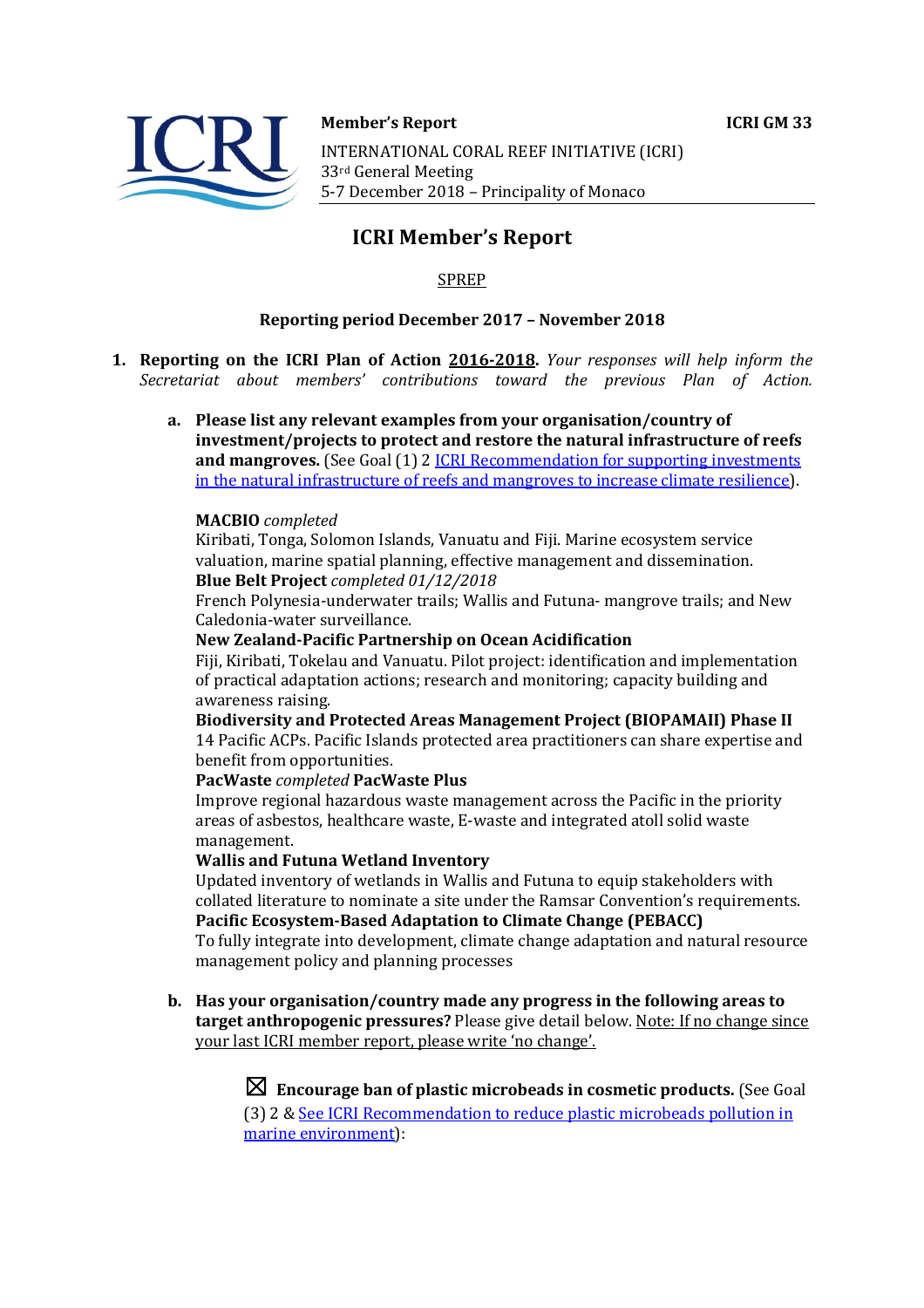Endorsement of the *Pacific Marine Litter Action Plan*, which includes policy and drafting instructions to ban microbeads amongst other single use plastics.

 $\boxtimes$  Improve regulation and enforcement to reduce direct anthropogenic damage due to dredging and physical alteration of reef **structures.** (See Goal (3) 3 & ICRI Recommendation to reduce damage due to dredging and dumping on coral reefs):

SPREP provides recommendations and best practices to reduce damage on coral reefs through environmental impact assessments and state of the environment reports. It is ultimately under the discretion of countries to regulate and enforce.

 $\Box$  Deployment of mooring devices limiting the mechanical destruction **of coral reefs and seagrasses.** (See Goal (3) 4).

No change, however, SPREP encourages our Members to use best practices such as the establishment of mooring devices to prevent damage to marine ecosystems. 

**c. Did your organisation/country celebrate International Year of the Reef?** Please give details below. (See Goal  $(5)$  1 & ICRI Recommendation designating 2018 as the third International Year of the Reef):

SPREP's Open Day involved the completion of a temporary mural of the Pacific with coral reefs as part of the awareness about the importance of coral reefs.

Pacific Year of the Coral Reef 2018 and 2019 is SPREP's commitment to celebrating the importance of coral reefs in the Pacific during the International Year of the Reef 2018. PYOCR was launched during the inception workshop of the second phase of the Biodiversity and Protected Areas Management (BIOPAMA) programme in Apia, Samoa. The thematic biennial year was officially endorsed during the 1<sup>st</sup> SPREP Executive Board Meeting in Apia, Samoa, along with the endorsement of a proposed Pacific Coral Reef Action Plan 2020-2030. The regional launch of the Status and Trends of Coral Reefs of the Pacific report was during the  $6<sup>th</sup>$  National Reporting of the Pre-CoP CBD meeting in Apia, Samoa. Country and territory briefs on recommended coral reef management will be published later this year. These briefs are based off of State of Environment reports and the GCRMN Status and Trends of Coral Reefs of the Pacific report. The Pacific Media Awards included factsheets about coral reefs and their importance, along with a factsheet about Pacific challenges for coral reefs. PYOCR advertisement was printed in the Island Business Magazine for their September issue.

As part of the CBD CoP for the Pacific Pavilion, the Pacific's progress, achievements and recommendations on Aichi Target 10 will be presented by SPREP and by countries. During the UNFCC CoP, SPREP will host the Islands Pavilion, targeting below 1.5  $\circ$ C as part of the recommendations from the Pacific Region.

The Blue Belt Project 2.0 has supported the Pacific Year of the Coral Reefs as part of the awareness raising for projects in Wallis and Futuna and French Polynesia.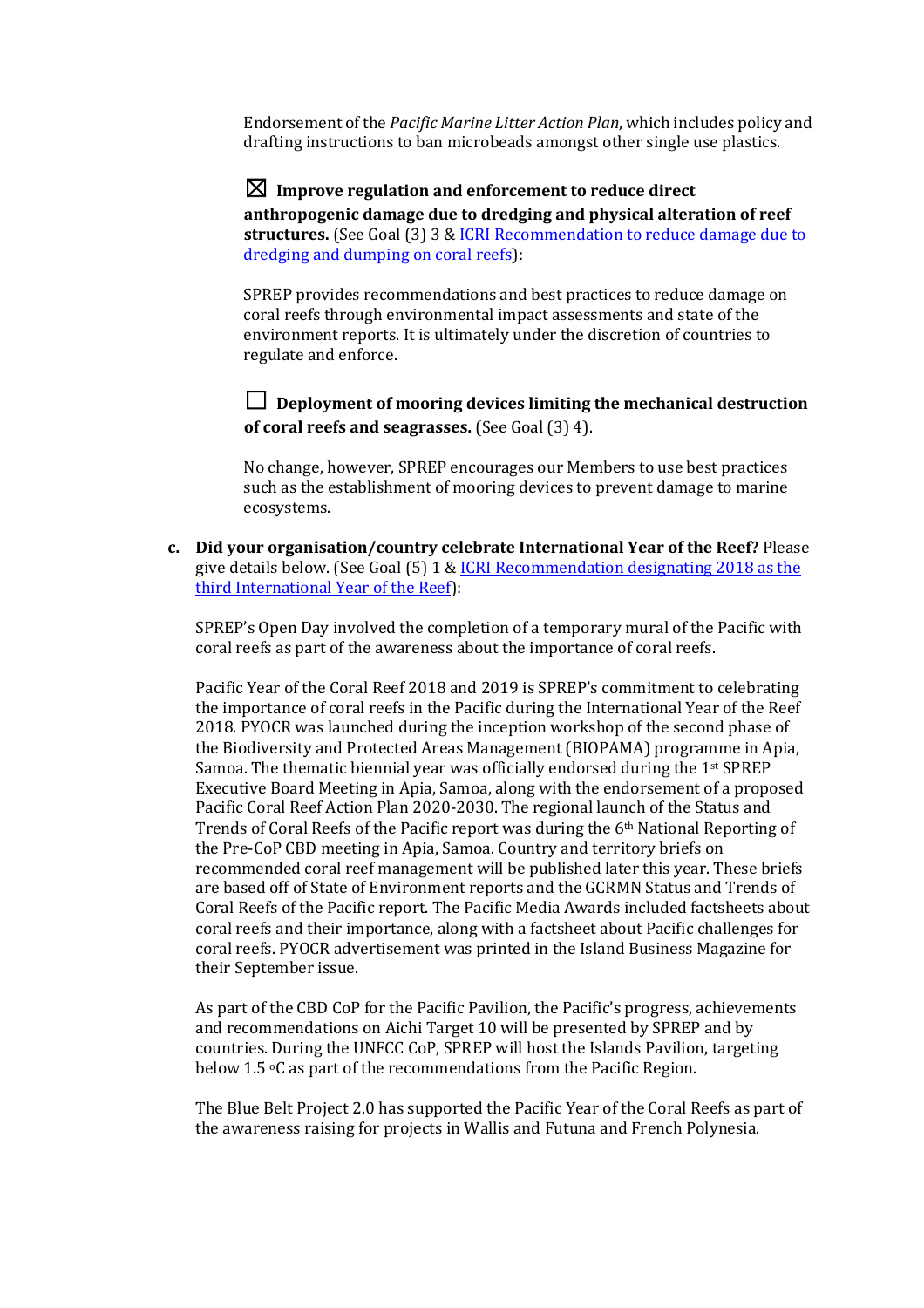**2.** Contribution to the ICRI Plan of Action 2018-2020 and upcoming ICRI general **meetings.** *Your responses to the following questions will assist the Secretariat in assessing contributions towards the major themes of the draft ICRI Plan of Action 2018-2020.* 

## **Theme 1 - Promote effective and adaptable solutions to improve the protection of coral reefs**

- a. Which of the below topics do you consider to be the three top challenges that **your organisation faces in managing coral reefs?** Please select from the options below:
	- $\boxtimes$  Climate change impacts
	- $\Box$  Inadequate planning, zoning and management
	- $\Box$  Unsustainable resource extraction
	- $\Box$  Tourism and recreation
	- $\Box$  Shipping
	- $\boxtimes$  Coastal development
	- $\Box$  Dredging
	- $\Box$  Illegal and destructive fishing
	- $\Box$  Fish and coral trade
	- $\boxtimes$  Marine debris
	- $\Box$  Other. Please specify:
- **b.** Please list any examples of innovative management practices that your **organisation/country is involved in, such as use of VMS, drones & ecological mooring devices.** Include their limits, conditions of implementation, financing and an assessment of their results and links for more information if possible.

*Ecosystem based adaptation management are options for adapting to climate change, which is under the Pacific Ecosystem-Based Adaptation to Climate Change (PEBACC)* project, implemented in Vanuatu, Solomon Islands and Fiji. Using ecosystem and socio*economic resilience analysis and mapping. (Natural solution)* 

*The main limitations to innovative management is the high turnover in various organisations and levels of government. Funding for management is limited and mainly driven by project funds.* 

*Drones and various technologies have been used to map seagrass and mangroves in* the region, however, most of the technology is outsourced from the region or misplaced *training.*

c. Please list any examples of innovative funding for management that your **organisation/country is involved in.** Include their limits, conditions of implementation, financing and an assessment of their results and links for more information if possible.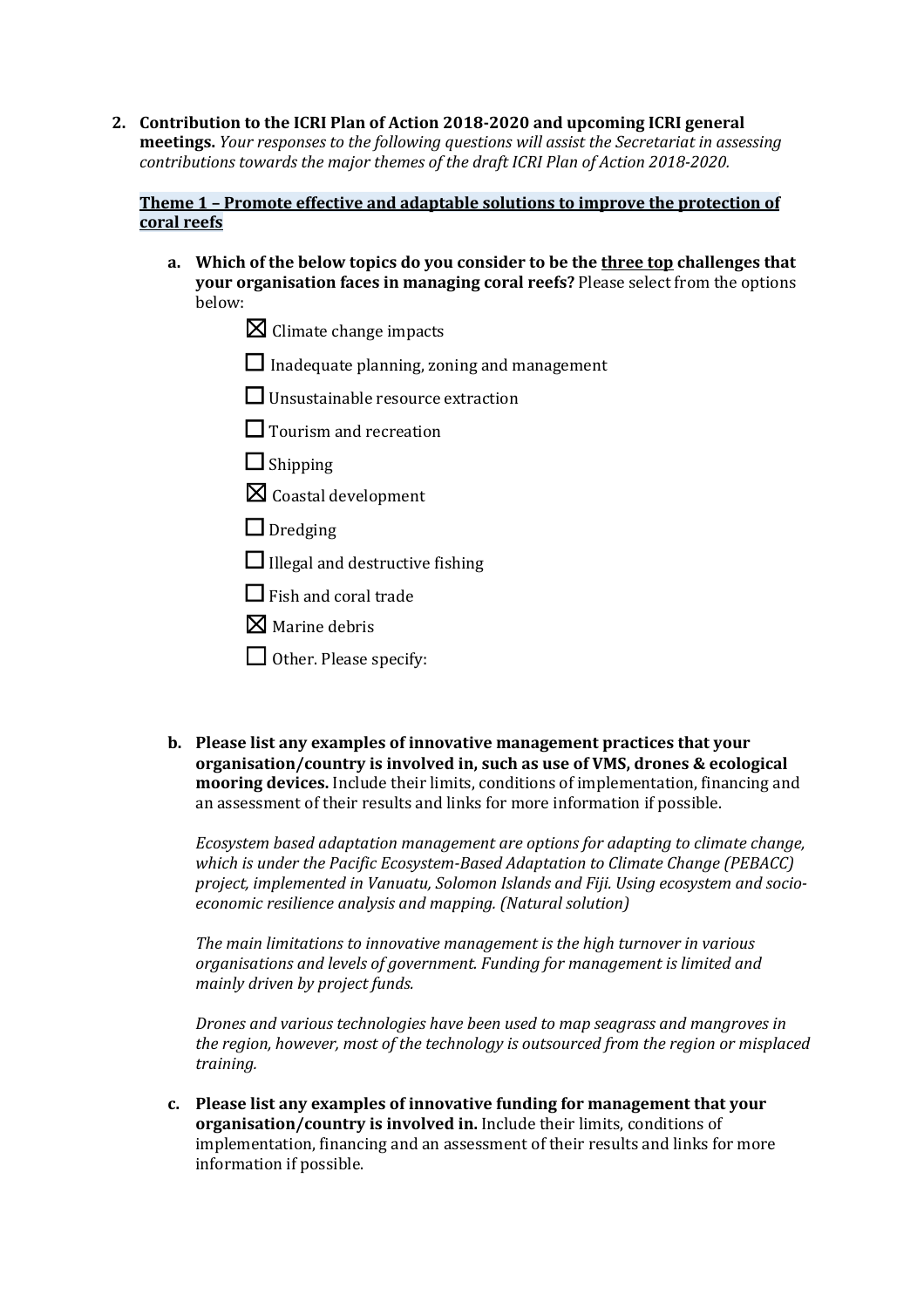*Funding mechanisms implemented by SPREP are through ecosystem services through* the PEBACC project.

*We encourage and help to implement the 'Blue Economy'.* 

*There are finance mechanisms for coral reef and related ecosystem management and conservation such as the Micronesia Challenge and National Trust of Fiji.* 

d. Please list any examples of leading practices, techniques and strategies for **building reef resilience that your organisation/country is involved in.** Include their limits, conditions of implementation, financing and an assessment of their results and links for more information if possible.

Pacific Coral Reef Action Plan 2020-2030 The proposal for a coral reef action plan was endorsed by SPREP members. Funding is *being sought, for a regional coral reef working group meeting.* 

**e.** Please list any examples of leading practice reef restoration mechanisms that **your organisation/country is involved in.** Include their limits, conditions of implementation, financing and an assessment of their results and links for more information if possible.

*There are no direct reef restoration projects implemented by SPREP, but educational* and awareness project about reef restoration in French Polynesia. We encourage reef *restoration projects that are viable and have substantial evidence to be successful prior to being executed.* 

#### **Theme 3 - Support communities reliant on coral reefs**

**f.** Is sustainable tourism development a significant challenge for your **organisation?** If so please include detail below of the kinds of challenges faced and your strategies to deal with them.

SPREP is collaborating with the South Pacific Tourism Organisation to help facilitate and implement better practices for sustainable eco-tourism in the Pacific Region. See publication: Environmental impact assessment: guidelines for coastal tourism development in Pacific island countries and territories.

SPREP's dedication to completing the Marine Species Action Plan 2018-2023, which includes better practices with threatened marine species: turtles, sharks and rays, dugongs and whales.

**g. Is your organisation involved in activities to raise awareness and encourage**  action to support communities reliant on coral reefs? Please include details below.

SPREP's focus has been to understand better coral reef monitoring practices for managers with the improvement of sustainable implementation.

### **Theme 4 - Help to reduce anthropogenic threats to coral reefs, particularly those that occur at a global or regional scale**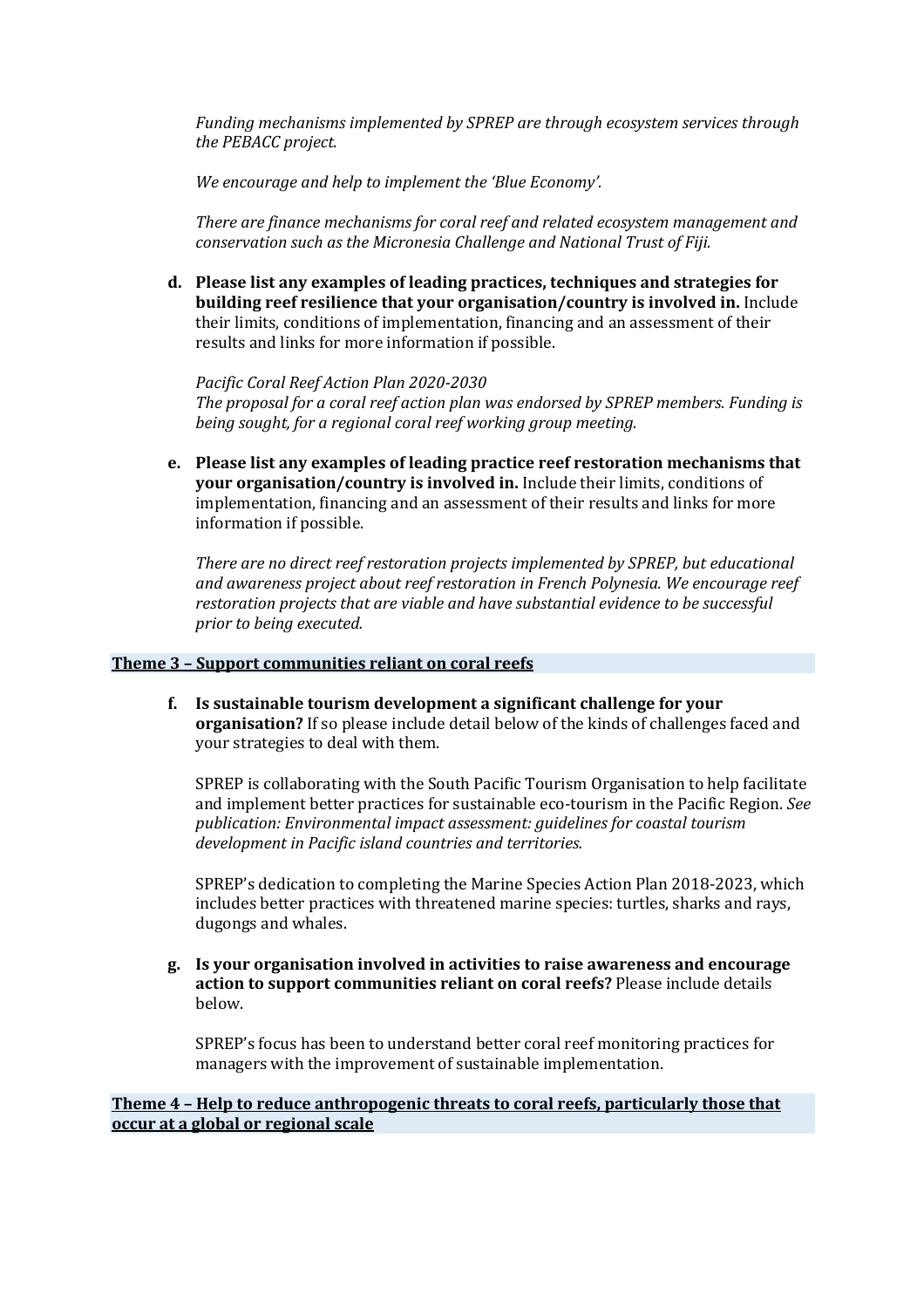**h.** What activities is your organisation involved in to elevate awareness of the global nature of the threat of climate change to coral reefs? Please include details below.

SPREP's Climate Change Resilience Programme promotes integration of climate change adaptation and disaster risk management through capacity building and within an ecosystem based approach.

SPREP is a key conduit for our Members to make effective use of the UNFCCC and Conference of the Parties processes, the Paris Agreement, and other global climate initiatives. At the regional level, SPREP promotes the Framework on Resilient Development in the Pacific: An Integrated Approach to Climate Change and Disaster Risk Management (FRDP) to guide our collaborative approach with regional organisations, donors, and the United Nations to strengthen resilience to climate change.

For more information, please refer to the **Pacific Climate Change Portal**.

**i.** Has your organisation made any progress in dealing with destructive fishing and trade? Please include details below.

Seven Pacific CITES Members address sustainable trading of corals under the CITES requirements, under Appendix 2. SPREP assists countries and technical report on non-detrimental findings.

Fijian government has been promoting better catch size through their Set Size Campaign. 

**j.** Has your organisation made any progress in dealing with marine debris? Please include details below.

Endorsement of the Pacific Marine Litter Action Plan. Also include the drafting legislation and policy to ban single use plastics. Assistance to member countries to ban single use plastics – particularly Vanuatu and Samoa. Vanuatu's ban came into effect on the 1st July. Samoa's ban will come into effect on the 1st Jan 2019.

Also work with Pacific Games 2019 to Green the Games, to have a plastic free games.

Assisting in the recycling of plastic through shipment overseas through the Moana Taka Partnership with Swire. A three year agreement signed on the 18th March 2018. 

Addressing community engagement through partnership with the Samoan Voyaging Society in implementing an environment stewardship programme "Guardians".

**3.** Would you like to report on your activities during the ICRI GM? Please give details below.

Y / N

**4.** International events. Please list any upcoming international events relevant to ICRI which someone from your organisation plans to attend in 2018-2019.